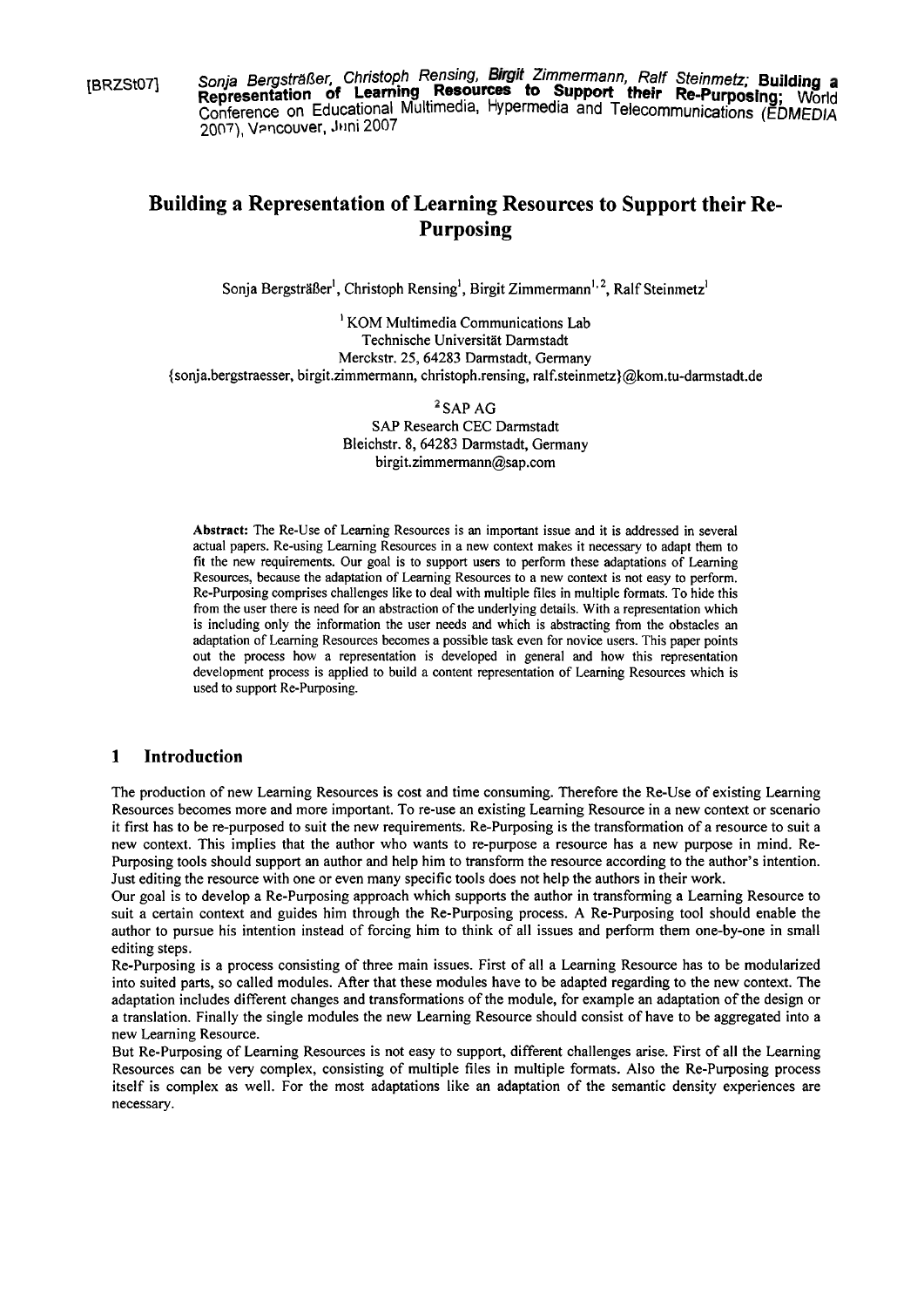To adapt those Leaming Resources usually not only different tools for different adaptations are needed (e.g. a graphics tool for layout adaptation and a word processor for translation), also different editors have to be used for editing the different formats (e.g. a text editor for a plaintext document and a html editor for a text in a document written in html). Additionally every single file contained in the Leaming Resource has to be edited manually in the majority of the cases.

To ease the Re-Use of Leaming Resources different tasks have to be considered. In most of the scenarios when Learning Resources are re-used, the author is a domain expert and has the didactic basics to design a Learning Resource, but only little technical knowledge. Therefore it is crucial for this author when he should be able to re-use existing Learning Resources to get support for the technical realization of the changes he wants to perform. Additionally it can be very helpful to give some guidance to this author, how the adaptation he wants to perform is executed best and what other things have to be considered resulting out of already performed changes.

Based on these requirements we have created a fiamework which is able to support the different adaptations and can handle the different formats. The fiamework is working resource spanning and includes semi-automation of adaptation processes. This concept is designed to enable novice users to perform Re-Purposing of Leaming Resources and to lower the effort for expert users.

One of the base components of this framework is a representation of the Learning Resource that should be repurposed. The representation is abstracting from the details of the Learning Resource to uncouple the user from document boundaries and format specifics. To design an appropriate representation we first analyzed the design process and considered all necessary design criteria. As a result we will introduce a generic design process in chapter 2. In chapter **3** we show how we used this generic process for creating a representation of Leaming Resources which is suited to support Re-Purposing. After that we will shortly introduce the implementation of our fiamework in Chapter 4 and finally talk about conclusions and future work in chapter 5.

# **2 A generic process for the design of representations**

While talking about representations first has to be defined what a representation means for us. A representation is a model of something and includes information about the thing it is representing. But the representation is not the thing itself, it only knows about certain properties of the thing which it is representing.

In "What is a Knowledge Representation" (Davis, Shrobe, Szolovits 1993) it is stated that this question is answered best by looking at the different roles of a knowledge representation (KR). These roles are:

- 
- "A KR is a surrogate"<br>"A KR is a set of ontological commitments"
- "A KR is a fragmentary theory of intelligent reasoning"<br>"A KR is a medium for efficient computation" .<br>"A KR is a Medium of human expression"
- 
- 

A knowledge representation is not only the abstraction of a thing but defines much more. The representation is used to think about something, it is an intemal substitute of an extemal thing. Normally before taking some action in the real world, we first consider what we will do using an abstraction of the real thing in our mind. Furthermore the representation defines how to view the world and which results we can and should get fiom what we know. This is also a very important point because beside the fact that a representation always represents only certain properties it also defines which conclusions we can draw and which information we can get using the representation. So for different tasks different representations are needed. Representations are applied in many areas because they are used to compute with them (e.g. a climate model is needed when computing the climate development) and they are a medium of expression and communication.

But nevertheless the only completely accurate representation of an object is the object itself. There is no one perfect representation of an object. Because of that and the strong correlation between the representation and the application it is used in, every challenge needs an appropriate representation.

We analyzed how such a representation can be designed and what are the different points that have to be considered. Based on this analysis we developed a generic representation development process which can be used for the design of specific representations (Figure 1).

The representation development process consists of five steps and can be described using the questions a representation modeler is confronted with during the process. The first three steps are the definition phase of the representation. The last two steps are the creation and evaluation.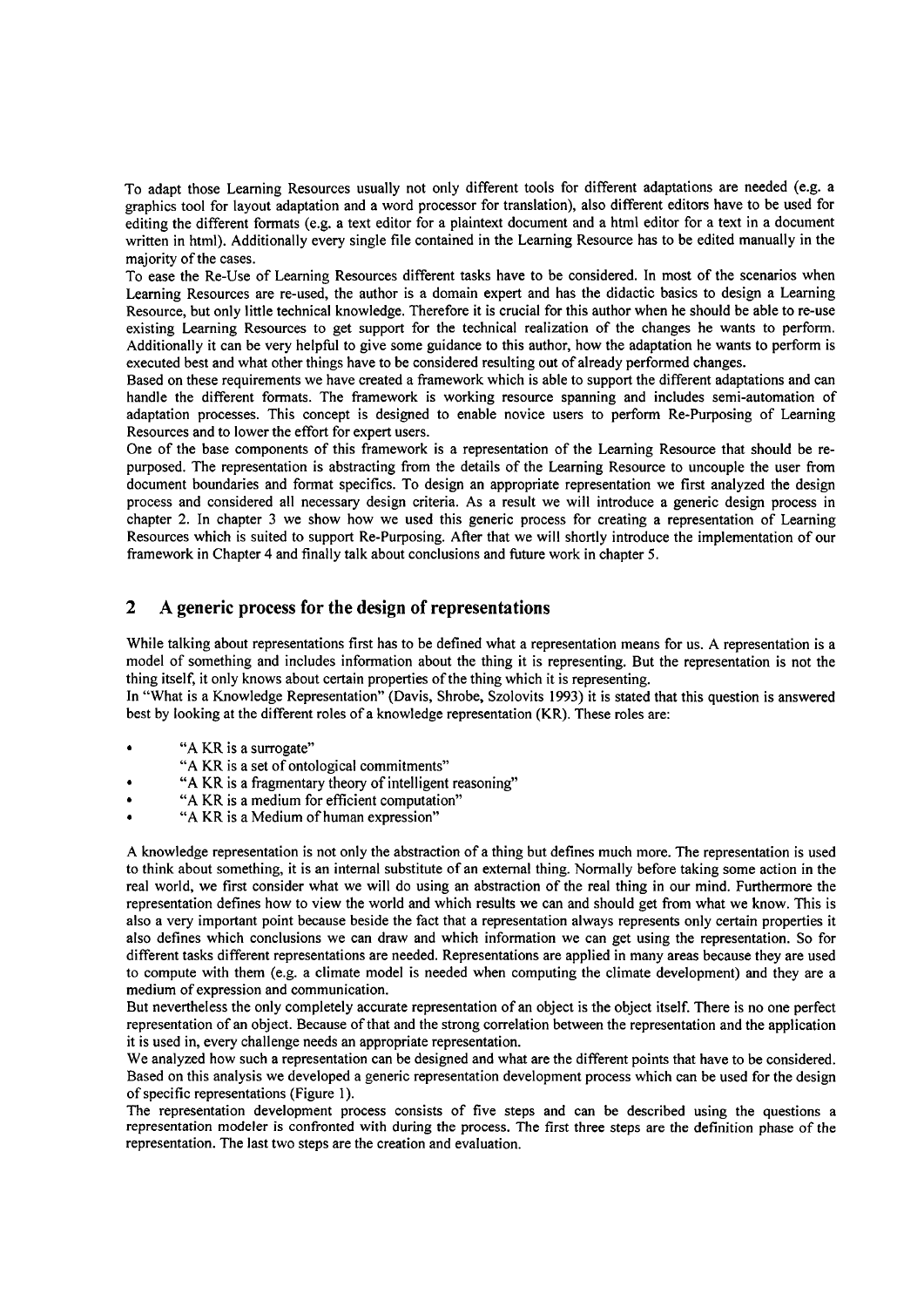- Definition of the representation:<br>• What should be represented?
	- What are the goal(s) of the representation? What is the vocabulary of the representation?

Creation and evaluation:

How should the representation be done? Does the model suits its purpose?



**Figure** 1: Generic representation development process

In the definition phase the first thing which has to be considered is what we want to represent. The thing which should be abstracted must be specified, it must be clear what are its properties and features.

In the second step the information which is needed about the thing has to be defined. The application which should use the representation must be specified to know which of the properties of the defined thing are needed and therefore have to be considered in the model. The model is the resulting representation when abstracting a certain instance of the defined thing. For example when we Want to build a representation of Learning Resources the abstraction of a certain WBT (Web Based Training) is the model of exactly this WBT.

The last step of the definition phase is the specification of the vocabulary which is used in the representation. The vocabulary has to be suited to describe the properties identified in the second step and their relations so that a model has the power to describe all needed information.

After the definition phase what can be described and how it can be described is defined. Now the next question for the modeler is how to do the mapping from the real thing into the model. Methods and algorithms must be defined which are suited to get the required information about a certain object and express them in the language of the representation.

If all this is done then it is possible to create models of certain instances of the defined thing. So the last step to do is to evaluate the created models. Therefore it has to be checked whether a model holds all required information for the goals defined in the design phase. The drawbacks identified in the evaluation have to be investigated. Drawbacks can result for example out of an unsuited vocabulary or a wrong or bad mapping. Through an iterative improvement of the crucial parts the resulting model can be improved until it fulfils the requirements given through the goal(s) defined in the second step of the definition phase.

This general development process can be applied for the creation of different representations. The next chapter describes in detail how we applied this general process to develop a representation of Learning Resource which is suited to support Re-Purposing.

# **3 A representation of Learning Resources to support Re-Purposing**

As stated in the beginning the challenge in supporting Re-Purposing is to span the gap between the user who wants to perform different adaptations while re-purposing a Learning Resource and the Learning Resource which consists of multiple files in multiple formats. This can be solved by abstracting the User from the details given in the Learning Resources and presenting only the relevant information to her. Therefore we are using a representation to support the user in Re-Purposing of Learning Resources.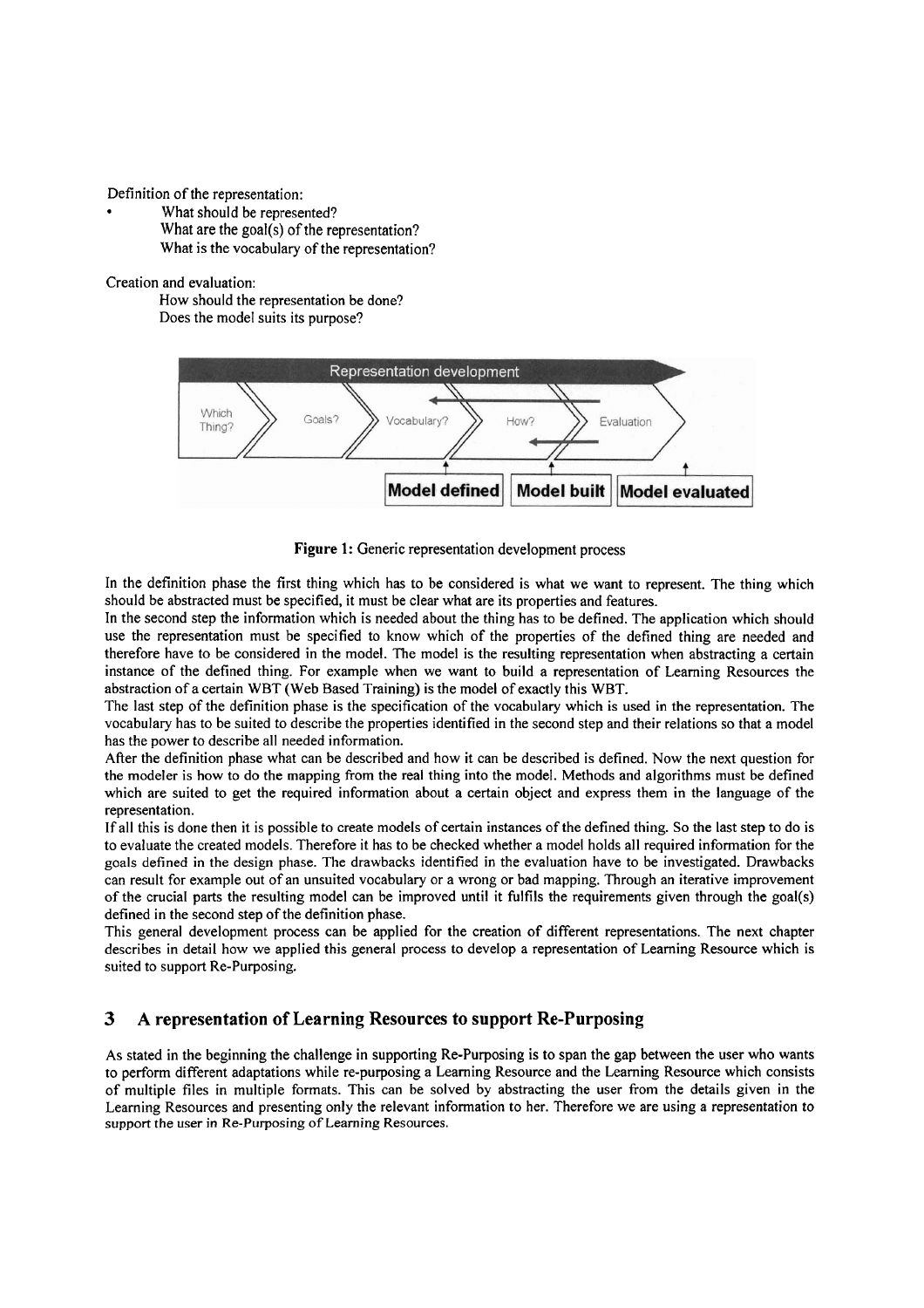We developed our Learning Resource Content Representation (LRCR) according to the workflow given in the last chapter. So now we will go into detail about the single steps of the development process.

### **3.1 What should be represented?**

First of all it must be specified what exactly is it, we Want to build a representation of. In our case we Want to represent Learning Resources, which are defined as: **"A** Leaming Resource is a digital resource used for E-Learning" (see Rensing et al. 2005). For the implementation in the Re-Purposing framework (see chapter 4) we focus on Learning Resource Content Packages (IMS 2006b). Content Packaging is a transport format for the packaging of content for interoperability which was defined by the IMS Global Learning Consortium (IMS 2006a) and is used in SCORM (Shareable Content Object Reference Model) (SCORM 2004). The Shareable Content Object Reference Model is an ADL (Advanced Distributed Learning) (ADL 2006) standard for E-Leaming Courses and is widely used in the E-Leaming community. The IMS Content Package can include multiple files in multiple formats, e.g. html, xml, jpeg, or MS Office formats. Contained in the Content Package are the single resources, an organization describing the structuring of the resources and LOM (Learning Object Metadata) (IEEE 2002) about the whole Course and the single resources. As we will describe later it is important for the representation to consider which features are explicitly given through the way the Learning Resource is composed (for example the organization which is already given can be transferred and used in the representation).

#### **3.2 What are the goals of the representation?**

In the second step of the development process the target tasks must be defined to know which information about the Learning Resource is needed. As stated before every representation is build for a special purpose because the universal representation is impossible to create. Our goal is to support Re-Purposing of Learning Resources. To do this we need an abstraction of the Leaming Resource which can provide all the required information needed in the Re-Purposing process. The Re-Purposing process consists of three parts. These parts are modularization, adaptation and aggregation.

We have done different analysis to find out which information about the Leaming Resources is relevant when doing modularization, adaptation and aggregation of Learning Resources. For example we have done a user survey about Learning Resource adaptations (Zimmermann et al. 2006a). There we have analyzed how adaptations are performed, if standard workflows for adaptations exist, what the relevant information while performing an adaptation process is and so On. Important for the User are for example the different elements which are contained in the Learning Resource as well as a description of these elements. The needed information is typified in the representation through the used vocabulary which is defined in the next step.

#### **3.3 What is the vocabulary of the representation?**

After defining what exactly should be represented and which information about the defined thing is needed, the next step is to define the vocabulary of the representation. The vocabulary must be suited to describe the Leaming Resource but it also must sufice the specified goals (for example it must be possible to describe the information about the Leaming Resource which is needed for the adaptations).

A conceptualization can be defined to specify the vocabulary and the relations which are used in the representation. This specification can be done using an ontology. An ontology is a sharable conceptualization of a knowledge domain (see Gruber 1993). It includes concepts, which are the entities of a knowledge domain, and relations, which are semantic interconnections between concepts.

We have identified several requirements an ontology for the Re-Purposing of Learning Resources must fulfill. For example a concept for every relevant element of a Leaming Resource is needed and the description has to be format independent. After analyzing related work we could not find an ontology which suited our requirements so we started to build our own Content Ontology for the Re-Purposing of Leaming Resources. (Bergsträßer et al. 2006) For the ontology creation we choose an iterative development process. In the first phase we did a requirement analysis, specified the characteristics and collected concepts for the ontology. After that an initial Content Ontology was build. Then the iterative improvement phase followed by collecting criticism and doing an evaluation by integrating the Content Ontology into the Re-Purposing framework.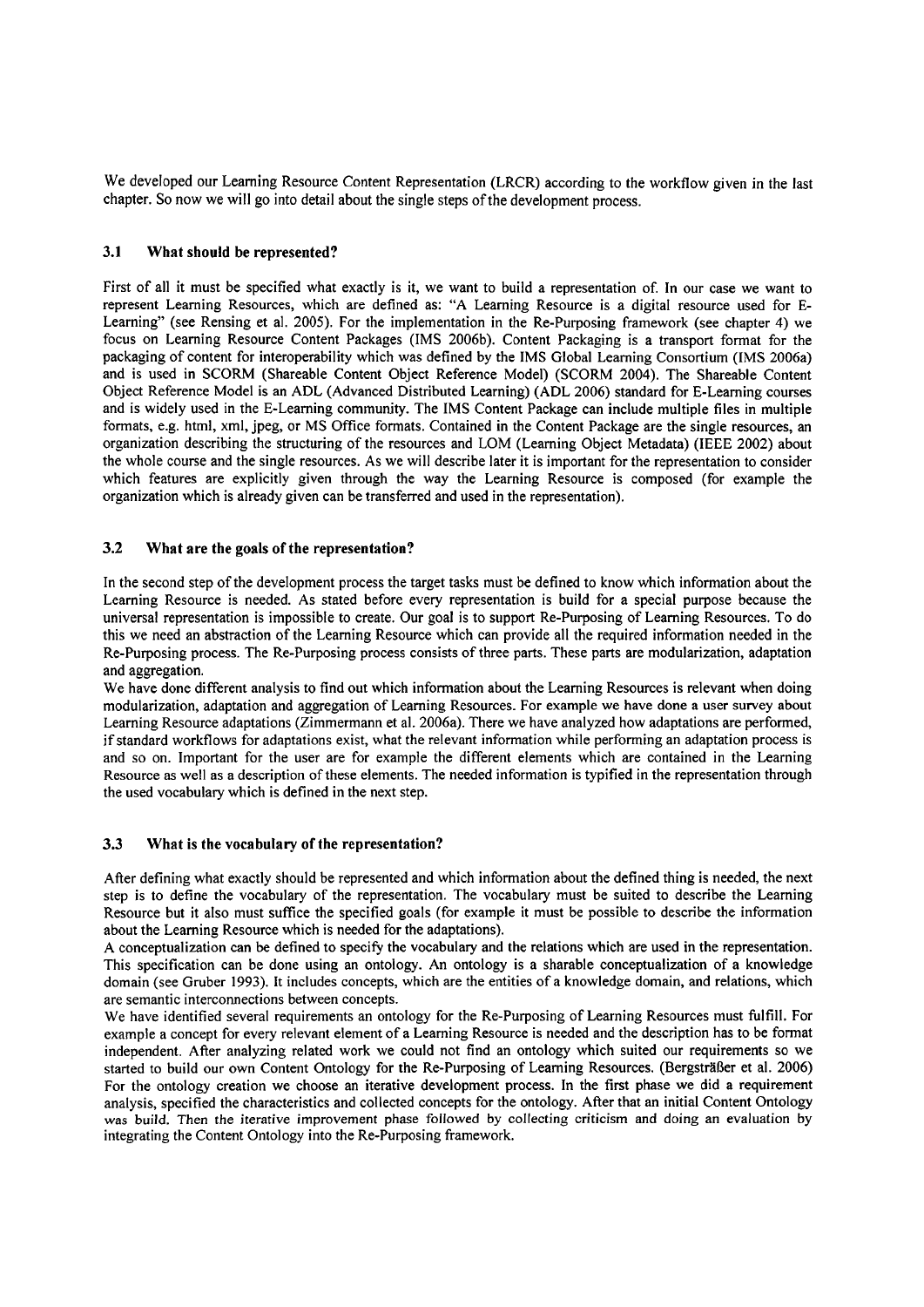While investigating the Learning Resources we identified different characteristics of a Learning Resource which are of importance. The first one is the structure that means the arrangements and connections of the different included resources (the organization of the Leaming Resource in the Content Packages) and the organization and structuring inside the resources. The second one is the semantic which is the meaning of the different parts a resource consists of (e.g. definition, example, introduction, Summary, etc.).

With the creation of the ontology the definition phase of the representation development process was completed.

#### **3.4** How should the representation **be** done?

To build an actual model of a certain Leaming Resource we need to define the algorithms for the mapping from the real word into the representation. The mapping algorithms should extract the required information out of the Learning Resource and use the specified vocabulary to map it into the representation. For the mapping of the Learning Resources into the Learning Resource Content Representation, we are using three different mapping methods. As the base for the representation we are using the structural concepts because there are more obviously given in the Learning Resources. We use parsing of the Leaming Resource to extract the specified structure and elements. After parsing the Learning Resources a simple model based on the organization of the different resources and the internal composition of the resources is created. The second part of the mapping is done as an ennchment of the simple model by adding semantic information to the entities in the model. There are two kinds of mapping for the enrichment. The first one is to use semantic analyses to explore the meaning of an identified entity and the second one is user interaction. User interaction means that the user declares the meaning of a certain entity (e.g. an image is a logo).

Now we Want to give an example of how the Leaming Resource Content Representation of a specific Learning Resources is created by looking at a small cut out of the model (Figure 2).



Figure **2:** Example for an English text which is a definition

In Figure 2 an example how the representation of an English text could look like is given. Every resource is addressed by an unique resource ID. The example resource in this case is contained in another resource ("Parent resource"). The example resource is of the type "Text" and its language is "English". By analyzing the resource also its property was determined and the representation has been enriched with this information (the resource is a "Definition").

All the concepts and relations we are using in the created model are defined in the Content Ontology and only the vocabulary which was defined there can be used in the model. All the information which we have included in the model can now be used in the Re-Purposing process.

After building the model the next step is to check if the model which was created is really suited for the identified purpose.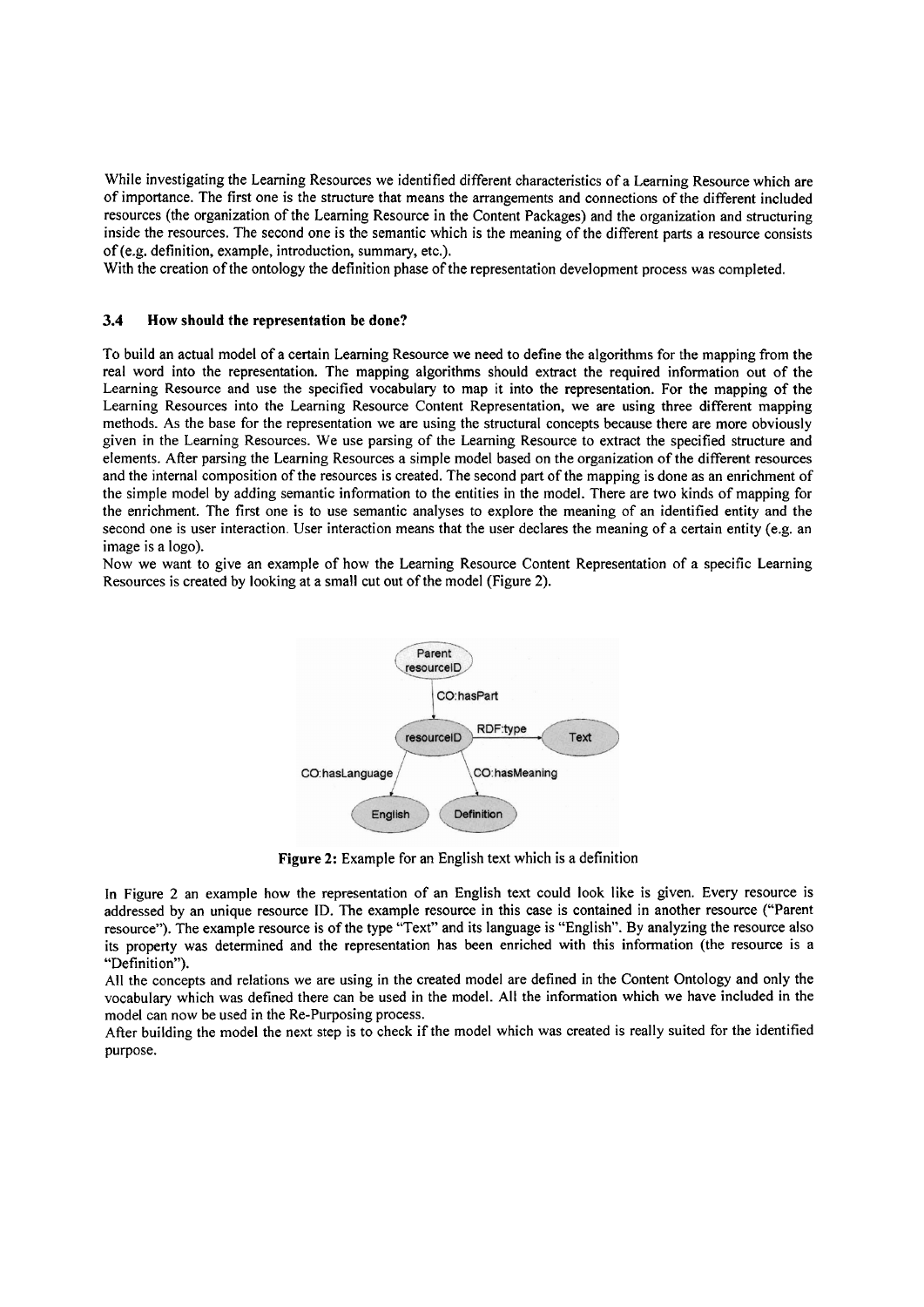#### **3.5 Does the model suits its purpose?**

The last step of the representation development process is the evaluation. The evaluation must not only be understood as an evaluation of the created representation, it is a review of the whole development process. By looking at the finally created models there must always be in mind that they depend on the different decisions taken during the development process.

Because the representation was created for a specific purpose to evaluate the representation it must be checked whether the model includes all information needed for the specified goals. During the evaluation not only the model itself is revised additionally it is checked if the concepts and the relations defined in the conceptualization are sufficient. Also the mapping is checked because a correct mapping is crucial for a good representation. The evaluation can be used to find drawbacks and to improve the vocabulary, the mapping algorithms and as a conclusion the created models of the Learning Resources.

To evaluate the representation we have implemented it **as** part of a Re-Purposing tool which we developed based on our Re-Purposing framework.

# **4 Implementation**

The Re-Purposing framework (Figure 3) consists of three layers (Re-Purposing Layer, Abstraction Layer and Physical Layer).



**Figure 3: The** Re-Purposing frarnework

The top level layer (Re-Purposing Layer) is composed of different Re-Purposing components which interact with the user (for example the Adaptation Component, which is responsible for supporting the user in performing adaptations of a Learning Resource or the Modularization Component, which performs the modularization of the Learning Resources into appropriate modules). Functionalities of this layer which are related to the Learning Resource Content Representation are for example to find out which information the user needs and to provide this information to her.

The second layer (Abstraction Layer) contains the core components of the framework. For example the Learning Resource Content Representation (LRCR) and the Content Ontology (CO) are a part of this layer, **as** well **as** the Semantic Enrichment Component (SEC) which is in charge of performing different semantic analysis of the Learning Resources.

The third layer is the "Physical Layer". There all the "physical" interactions with the Learning Resources (LR) take place (readlwrite, etc.). For further information about the implementation of the Re-Purposing framework see (Meyer et al. 2006).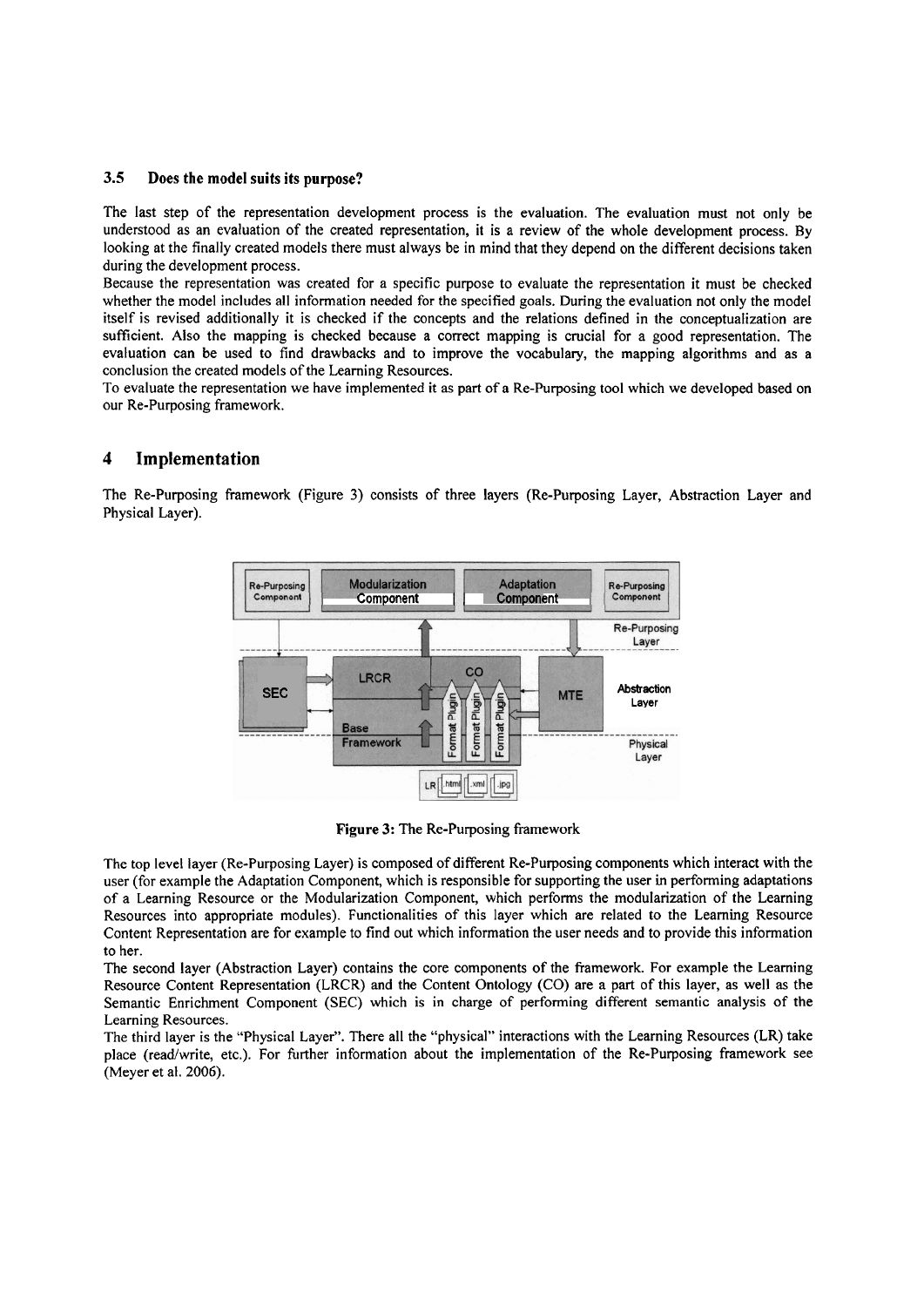### **4.1 Implementation of the Content Ontology**

The Content Ontology was defined in the Web Ontology Language (W3C 2004a) under the use of the ontology creation tool Protdgd (Stanford 2005). The Content Ontology is included in the base fiamework of the Re-Purposing tool and provides the vocabulary which can be used in the Leaming Resource Content Representation. The concepts defined in the structure part of the ontology are the base types for the Content Representation of Learning Resources. The Content Representation is enriched with the concepts defined in the semantic part of the ontology and with additional attributes. The semantic analyzing methods which are performed by the Semantic Enrichment Component (SEC) are also based on the Content Ontology.

#### **4.2 Implementation of the Learning Resource Content Representation**

The Leaming Resource Content Representation is part of the base fiamework and implemented as an RDF-model (Resource Description Framework) (W3C 1999). The RDF-model holds the actual representation of the Learning Resource. Different mapping mechanisms are implemented to create the model. Mainly parsing of the Learning Resource and semantic enrichment of the model are used to map the information contained in the Learning Resources into the model. The parsing of the Learning Resource is done using format plug-ins to deal with the different formats of the resources and map them into the format independent vocabulary defined in the Content Ontology. The semantic enrichment is done by the Semantic Enrichment Component and through user interaction which takes place on the Re-Purposing layer. For the semantic enrichment we focus on text analyzing methods to annotate the different text fragments of the Leaming Resource with their meaning. For example we developed heuristics for the analysis of introductions, definitions, examples and summaries and methods for topic detection. For the graphical elements we mainly use user interaction. This means for example images which could be a logo are presented to the user and he can then decide whether they are or not.

The created model is used by the other components in the fiamework to search for required information and to find certain elements (e.g. definitions). To query the model there are some frequently used queries implemented and beside this a RDQL (RDF Data Query Language) (W3C 2004a) interface is provided.

# **4.3 The Re-Purposing tool**

With the implemented Re-Purposing tool we focus on the support of users with a pedagogical background (e.g. teachers, professors) who don't Want to be confionted with technical issues and users which are no experts in doing Re-Purposing but have to Re-Use and adapt Learning Resource (for example in small and medium size enterprises). Also we Want to support users with technical knowledge by reducing the effort needed for Re-Purposing of Leaming Resources for them.

Our Re-Purposing tool Covers the whole Re-Purposing process. The first step in a Re-Purposing process is the modularization. Using the modularization component a Leaming Resource can be segmented into modules of different granularity. A modularization of the Learning Resource is proposed by the tool and can be adjusted using defined parameters or can be done manually based on the information about the structure of the Learning Resource and the semantic of its elements (for example parts which are or include definitions are tagged). To generate the semantic tagging the information in the Leaming Resource Content Representation is used. After the modularization modules can be adapted to suit the new context. The support of the adaptation process is based on patterns (Zimmermann et al. 2006b) and includes guidelines, step by step workflows and semi-automation. For the adaptation of the Leaming Resource all relevant information about a module is provided. Therefore again the information in the Learning Resource Content Representation is used and presented to the user. For example for a translation the language or languages which are used in the module and the meaning of the elements is provided (for example to enable a translation with source language English and target language German, but all definitions should remain in English). Furthermore there is information about the topic of the module or parts of it and so On. In the last step, the aggregation of the modules into a new Leaming Resource, all the provided information again can be used to find the fitting modules and finally achieve the Leaming Resource the User had in mind.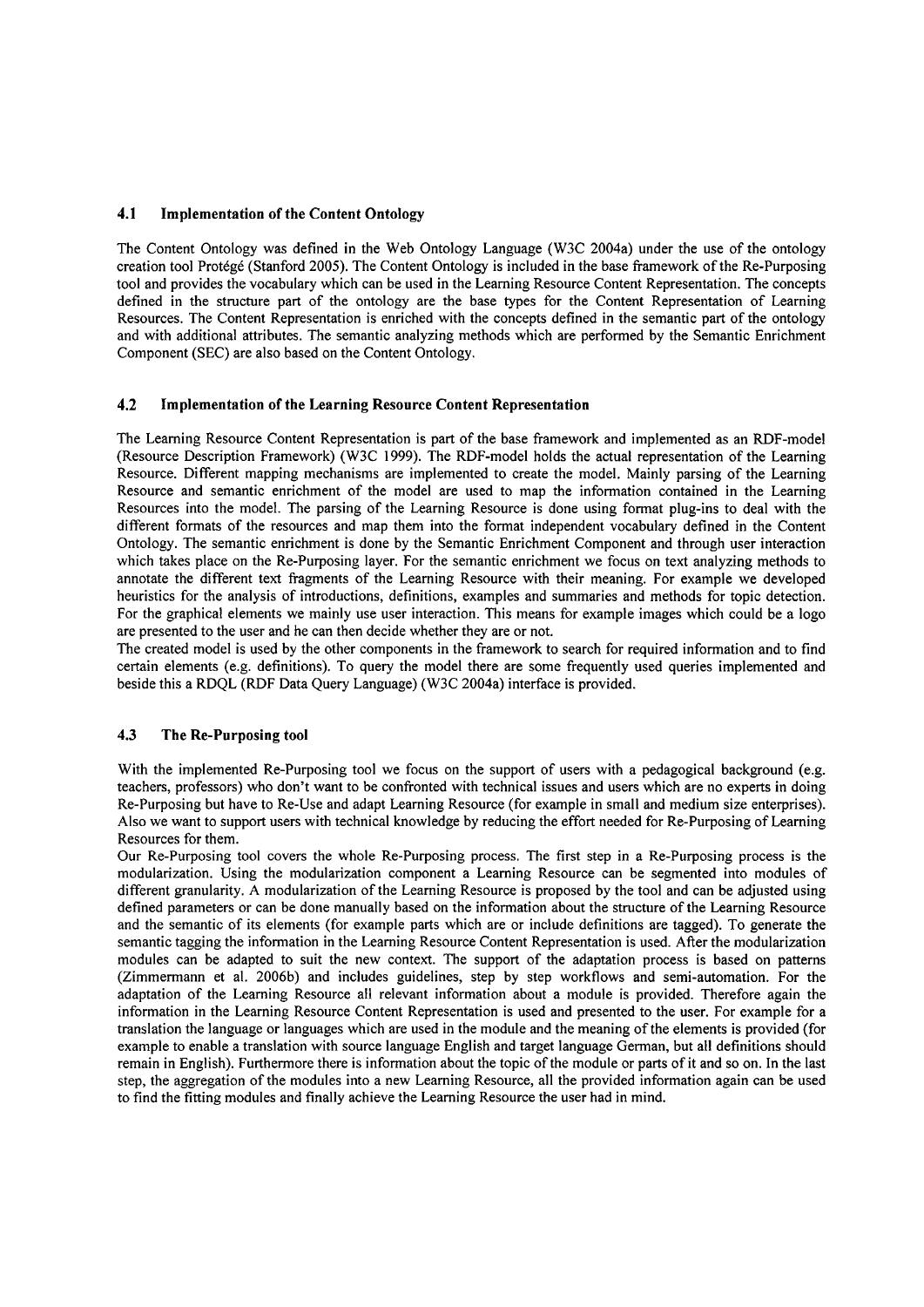# **5 Conclusion and Future Work**

We have developed a generic representation development process and applied it to create a representation of Learning Resources which is suited to support Re-Purposing. For a proof of concept we have implemented the Content Ontology and the Leaming Resource Content Representation into a Re-Purposing tool we have developed based on the introduced Re-Purposing framework. The Content Ontology provides the vocabulary definition for the representation and the Learning Resource Content Representation provides the model of a Leaming Resource the user wants to re-purpose.

After implementing the Learning Resource Content Representation and the Content Ontology we have started the evaluation phase. We have performed different tests in our application scenario. The results show that information which is provided through the Learning Resource Content Representation can be used to support the user in doing modularization and adaptation of the Leaming Resources.

The additionally provided information can help the user in the modularization of the Learning resource. The user is able to find the parts which are relevant for him and also the parts he wants to adapt during the Re-Purposing process more easily.

Because the implementation of the adaptation is pattern based and includes the information provided through the Learning Resource Content Representation the user can be guided and supported exceedingly through the different adaptation processes. The patterns are also format independent and they are easy to understand. They can provide the expert knowledge which is necessary to perform the adaptation processes (Zimmermann et al. 2006c). Because they are written in natural language they are well to understand and simple to provide. Patterns contain descriptions in form of problems, solutions and exampies so the presented information can be adapted to users with different experience levels. Using the combination of patterns and the Leaming Resource Content Representation we have achieved a user support which aids the users in performing adaptation of Learning Resources.

For the future we have planned some further improvements and user studies to qualify the profit of our approach.

## **6 References**

Advanced Distributed Leaming Initiative (ADL). (2006).

Advanced Distributed Leaming Initiative (ADL). (2004): Sharable content object reference model (SCORM) 2004.

Bergsträßer, S., Faatz, A., Rensing, C., Steinmetz, R. (2006): A Semantic Content Representation Supporting Re-Purposing of Learning Resources. I-Know, September 2006.

Davis,R., Shrobe, H., Szolovits, P. (1993): What is a Knowledge Representation. AI Magazine; 14 (1): 17-33.

Gruber, T. R. (1993): Toward principles for the design of ontologies used for knowledge sharing. In N. Guarino and R. Poli, (Eds.), International Workshop on Formal Ontology, Padova, Italy.

lEEE LTSC (2002): Drafi Standard for Leaming Object Metadata

IMS Global Learning Consortium. (2006a).

IMS Global Learning Consortium. (2006b): IMS Content Packaging Specification V1.1.4.

Meyer, M., Hildebrandt, T., Rensing, C., Steinmetz, R. (2006): Requirements and an architecture for a multimedia content repurposing framework. In Proceedings of the First European Conference on Technology Enhanced Learning, October 2006.

Rensing, C., Bergsträßer, S., Hildebrandt, T., Meyer, M., Zimmermann, B., **Faatz** A., Lehmann, L., Steinmetz, R. (2005): Re-Use, Re-Authoring, and Re-Purposing of Leaming Resources - Definitions and Examples. Technical Report KOM-TR-2005-02, Darmstadt University of Technology.

Stanford (2005): Protégé 3.1.1 an ontology editor and knowledge-base framework.

W3C (1999): Resource Description Framework (RDF).

W3C (2004a): RDQL - A Query Language for RDF.